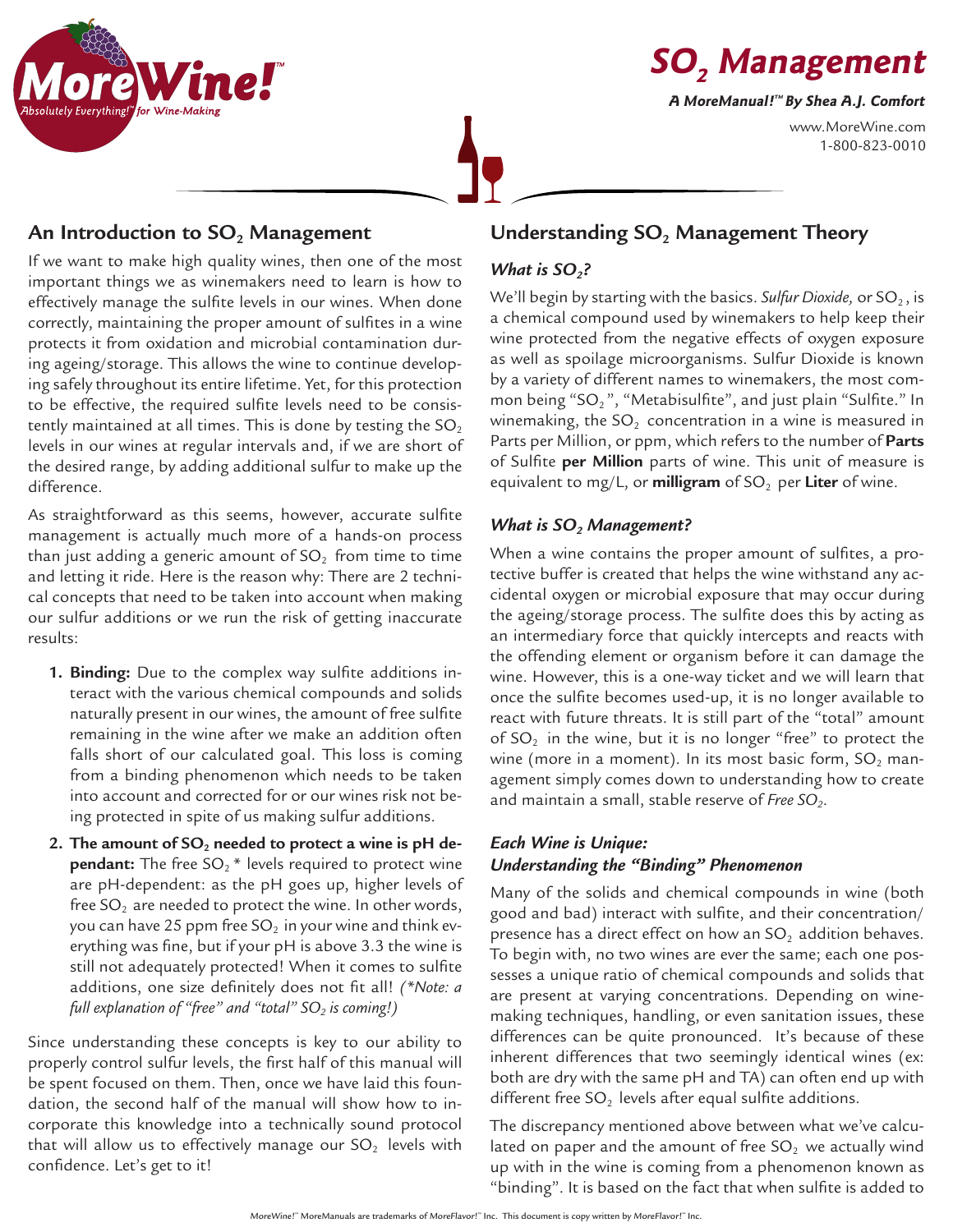a wine, portions of the addition react with and become chemically bound to the aldehydes, acids, furfural, sugars, solids, yeast/bacteria, etc that are naturally present in wine. Binding continues until all of the various reaction-able elements in the wine have either become bound up or there is no more free sulfite to interact with. This binding action actually serves to protect the wine; as long as there is free sulfur present, it is available to react with and effectively neutralize both oxidation and microbial spoilage threats. In effect, free  $SO<sub>2</sub>$  can be viewed as an insurance policy that the winemaker takes out in case the wine has any problems during its lifetime: As long as you have the recommended amount of free  $SO<sub>2</sub>$  your wine is protected (more on this later).

#### *Judicious is Best!*

Maintaining a reserve of free sulfur means that once a wine starts to lose its free  $SO<sub>2</sub>$  content, we are obligated to add more sulfite to raise it back up again. Yet, there can be too much of a good thing. If we don't monitor our amounts and blindly keep adding sulfur to the wine in an effort to maintain the required pool of free  $SO<sub>2</sub>$ , it is possible to add so much that the total amount of sulfur in the wine becomes detectable in taste, negatively impacting the wine. This is one of the fine lines that we as winemakers walk, one more example of the junction between artistry and science that is winemaking. We need to have a sufficient quantity of sulfur present in order to maintain the free  $SO_2$  levels needed to protect the wine, but we don't want the total levels to be so high as to be noticeable when we drink it. Therefore the goal of proper sulfite management in winemaking is learning to create the required amount of free  $SO_2$  in the wine while using the lowest total amount of sulfite possible. In order to help us do this it is important to take a further look into the implications of the binding process.

### *Three Agents That Bind SO<sub>2</sub>*

Managing our free  $SO<sub>2</sub>$  levels starts as soon as our last fermentation is over (alcoholic or malolactic). When we make our first  $SO<sub>2</sub>$  addition (by calculating, testing the results and correcting back up to our desired level if necessary- more on this later) we are establishing our starting point for free  $SO<sub>2</sub>$ in the wine. Once this baseline has been established, as long as the wine remains completely sealed and devoid of oxygen contact the level of free  $SO_2$  should remain fairly stable over time. However, as soon as we start to open the vessels up for tasting, testing, blending, fining or topping up (for barrels), we will begin to see a clear drop in the free  $SO_2$ . This drop can be slight or quite drastic depending on how the wine is being handled. There are three main causes of the binding phenomenon responsible for this drop in the wine's free  $SO<sub>2</sub>$  levels: aldehyde formation, spoilage organisms, and the introduction of solids into the wine.

**1. Aldehydes:** When a wine is exposed to oxygen the alcohol in it oxidizes into chemical compounds called aldehydes. Aldehydes are a class of chemical compound

that bind with  $SO_2$ , resulting in lower free  $SO_2$  levels. In fact, there is a snowball effect often associated with aldehyde formation: As the aldehydes develop and react with the free  $SO_2$  in the wine, less  $SO_2$  is available to intercept oxygen. As a result, the incoming oxygen then reacts with more alcohol to create more aldehyde – and so on and so forth. This is the most common cause of a drop in a wine's free  $SO<sub>2</sub>$  and the most common cause of oxygen-related spoilage that we see in homemade wines. *Note: Barrels and tanks with headspace tend to lose their free SO2 more quickly than fully topped inert vessels do. This is due to the wine's interaction with oxygen in the environment/headspace. It's important to note, however, that even if there is no oxygen exposure, free SO<sub>2</sub> levels can still decrease gradually during ageing due to normal chemical reactions taking place in the wine as it continues to evolve (the higher the pH, the higher the level of decrease).*

- **2. Spoilage Organisms:** If conditions are favorable and spoilage organisms contaminate the wine, this can create a cell mass that binds with the  $SO_2$ . The end result is a lower free sulfur level in a wine. Most commonly these organisms will be *Acetobacter* (vinegar bacteria), *Lactobacillus*, *Pediococcus*, and film yeasts (often if one spoilage organism is present others are as well). Spoilage problems usually gain a foothold when depleted free  $SO_2$  levels - usually due to excessive oxygen exposure - make the wine vulnerable.
- **3. Introduction of solids:** Any time we add solids into our wine, such as oak (which, being porous, also brings some oxygen with it), tannins, sugars, specialized yeast products, fining agents, etc. we will have some amount of binding going on, thus lowering the free  $SO_2$ .

### *Techniques to Limit Binding*

Now that we have taken a closer look at the elements that can bind-up our free  $SO_2$  levels, we can focus on how to eliminate or at least minimize the unwanted impact they have on our wine. For each of these three problems, there are proactive courses of action we can take to minimize potential ill effects:

- **• Aldehyde formation:** Since aldehydes form when alcohol oxidizes, if we eliminate or limit the amount of oxygen the wine comes into contact with then we also effectively eliminate or limit the amount of aldehyde that gets formed in our wines. This can be accomplished by flushing any air spaces that the wine will occupy with inert gas. Examples of these "air spaces" include the headspaces of vessels, transfer lines, pump cavities, filter housings, etc.
- **• Spoilage Organisms:** Good sanitization practices and being vigilant about keeping free  $SO<sub>2</sub>$  at the required level will help to keep any microbial issues at bay. This not only keeps the wine from developing off flavors from unwanted microbial action, but also limits the total SO $_{\rm 2}$ additions to a minimum, lessening the risk of a negative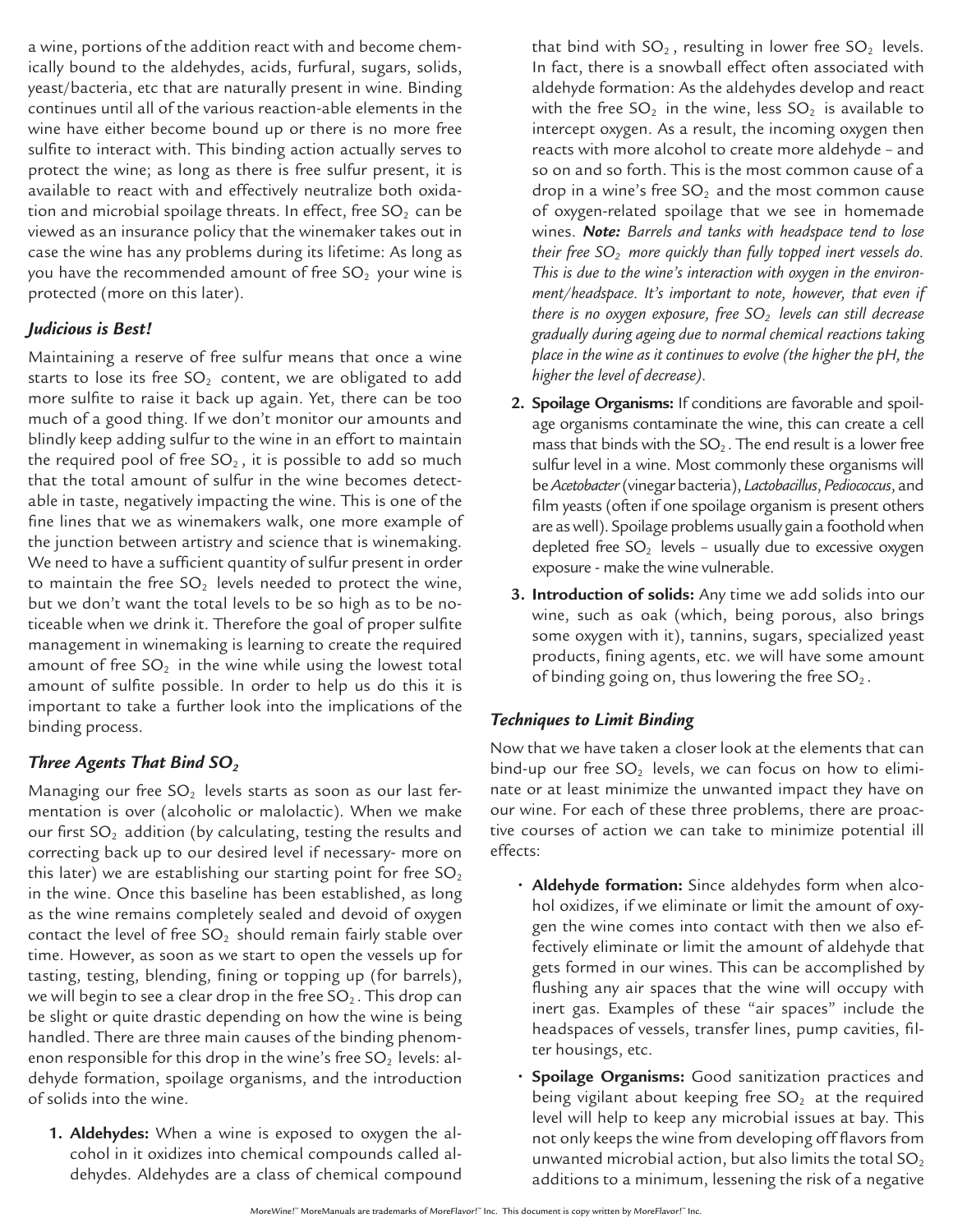sensory impact from  $SO<sub>2</sub>$ .

**• Introduction of solids:** Finally, when adding any solids into the wine, realize that a small portion of the sulfite will become bound to the newly introduced element in the wine. Therefore, we will need to add a little bit more  $SO<sub>2</sub>$  to compensate for this. After its initial impact on sulfite levels, your oak or other additives should not continue to adsorb portions of future  $SO<sub>2</sub>$  additions.

#### *SO2 Management Theory Summed-Up*

In this first section we have learned that the actual quantity of sulfite needed to maintain a desired free  $SO<sub>2</sub>$  level is never a fixed, "one size fits all" amount. Depending on your wine, just adding 50 ppm of  $SO<sub>2</sub>$  from time to time during ageing may or may not be enough to protect your wine. And we've mentioned how the  $SO<sub>2</sub>$  level required to protect a wine is based on its pH and this level needs to be maintained at all times in order for the wine to be protected (we will look closely at this in the next section). However, each time we make a sulfur addition, a portion of our free  $SO_2$  may become bound by a variety of elements naturally found in the wine. When this binding occurs it lowers the amount of free  $SO<sub>2</sub>$  that remains in the wine after we make an addition. Therefore, if we want to maintain accurate free  $SO<sub>2</sub>$  levels, we need to test our wines after making an addition and make up any losses of free  $SO<sub>2</sub>$ that became bound.

*Note: Once you have stable sulfite levels in a wine this doesn't mean you can suddenly become negligent with your handling! As we have seen, improper handling of the wine will only cause the binding reac*tions we are hoping to avoid and as a result, the free SO<sub>2</sub> will drop *and force us to keep adding more and more sulfur into our wines. By knowing how the binding phenomenon works, you are now better to able to prevent this scenario.* 

### Testing and Calculating SO<sub>2</sub> Additions

Now that we have a better theoretical understanding of what's needed for proper sulfite management, let's put it to use by testing and calculating an actual addition. We'll begin by determining how much sulfite is needed to protect our wine. Then we'll look at how to test the amount of free  $SO<sub>2</sub>$  we actually have in the wine. Finally, if the free sulfite level is below our desired range, we'll focus on how to raise it to make-up the difference.

#### *Free SO<sub>2</sub>: How Much Do I Need?*

As mentioned previously, the amount of  $SO<sub>2</sub>$  needed to protect a wine is based on the wine's pH. To review, the higher the pH the more SO<sub>2</sub> will be needed, and conversely, the lower the pH the less  $SO_2$  will be needed to attain the ideal level. Let's look at the following chart to see how this all comes together:



To use this chart, simply find your wine's pH on the bottom axis, and then follow it up until you hit the red line. From this spot, look all the way to the left of the chart to see the number that corresponds to this height. That number is the ppm of free  $SO_2$  needed to protect your wine at that pH. So, for example, if your wine has a pH of 3.6, you will need 50 ppm free  $SO<sub>2</sub>$  to keep it protected.

*Note: if your pH falls partway between the values on the chart, just go ahead and make a logical deduction (ex: a pH of 3.65 (1/2 way*  between 3.6 and 3.7) would need 57 ppm free  $SO<sub>2</sub>$  (1/2 way be*tween the 50 and 60 ppm marks).*

#### *Test the Free SO2: How Much Do I Have?*

Once you have referenced the chart and know the amount of  $SO<sub>2</sub>$  required for protecting your wine, you will need to test the wine's free  $SO_2$  level to see where it is presently. This will determine whether an addition is required. There are a few ways to do this:

- **"Titrets":** By far the simplest solution for the home winemaker would be to use a kit made by CHEMetrics. It is a Ripper-method titration cell and it's manufactured under the brand name "Titrets" (W510). These are relatively cheap and fairly easy to use, but they are not very accurate. However, reliable  $SO_2$  testing set-ups do require a bit of an investment and as a result many folks choose to accept this inaccuracy. *Note: if you are making a small amount of wine and will consume it quickly, then taking a risk that the Titrets will be close enough to get the job done is probably fine. However, if you are making larger volumes that will represent a significant amount of time and money we recommend you make the investment in an accurate*  $SO<sub>2</sub>$  testing set-up *or send it out to a wine lab for analysis (such as MoreWine!'s wine testing services).*
- **• MoreWine!'s Economy A.O set-up (MT140):** This is a manual, wet lab testing set-up for testing free  $SO_2$ . Unlike the Titrets, MT140 is very accurate. The Economy A.O. set-up is just that, economical, and is easy to use. The cost per test comes out to \$0.50. The only drawbacks are 1) Some of the reagents expire after 3-4 months and will need to be replenished a few times a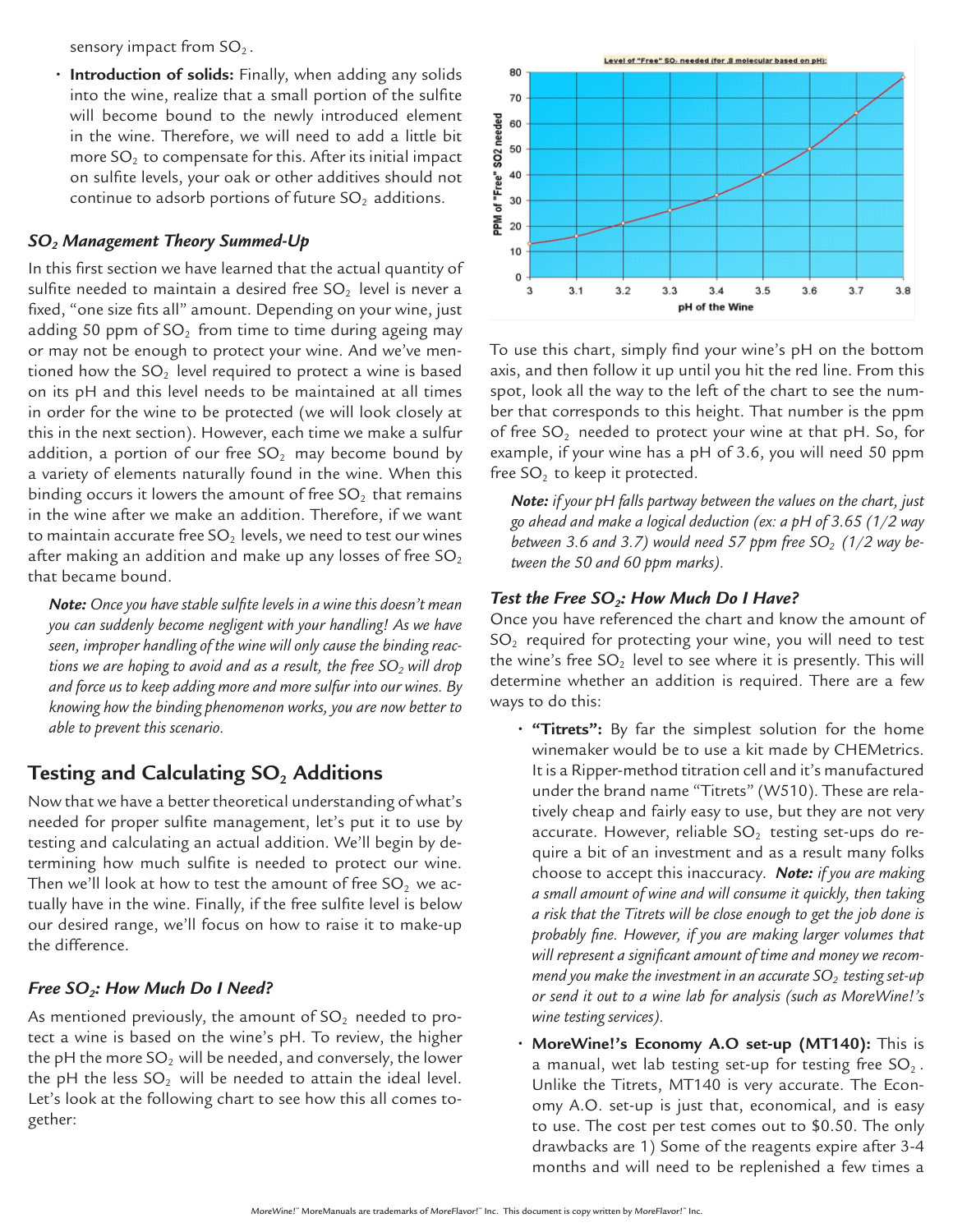year to ensure accuracy (however, these are cheap to replace), and 2) A single sample takes 15-20 min to prepare and run. *Note: The MT140 will only allow you to do free SO*<sub>2</sub>. If you want to run total SO<sub>2</sub> as well, you will need the *Hanna SO<sub>2</sub> Titrator (MT680).* 

• Hanna SO<sub>2</sub> Titrator (MT680): Fully automated, very easy, accurate free + total  $SO_2$  testing out of the box. The reagents for the Hanna  $SO<sub>2</sub>$  Titrator are stable for up to 4 years and free  $SO_2$ s can be run on an average of 2 min/test. (In our own winery, *www.olinwines.com,* this quick completion time has allowed us to test and adjust the sulfite in each of our 20-barrel vintage lots in a single evening during top-up. What used to take the better part of a day now takes 2 hours!). The only drawbacks of the MT680 is that each test costs \$2.00 to run and the probe does require cleaning and maintenance from time to time.

Following the directions, test the wine with your sulfite test kit to determine the level of free  $SO_2$  in your wine. Once you know the results, compare this to the ideal amount that is supposed to be in the wine (that you determined from the chart). If the amount of sulfite is at the desired number then we are done; no addition is necessary. However, if the amount of free  $SO_2$ in the wine is less than our targeted value, then we will need to make up the difference to re-establish/maintain protection in the wine.

#### *Calculating an SO2 Addition*

Let's say we have 5.5 gallons of wine with a pH of 3.65. When we test the  $SO_2$  levels we discover that we have 18 ppm free. If we look at the  $pH/SO_2$  dosage chart we see that at a pH of 3.65 we actually need 55 ppm free  $SO<sub>2</sub>$  in order to protect the wine. Since we have 18 ppm but need 55 ppm, we will need to make up the difference. If we subtract 18 from 55 we get 37. Therefore we need to add enough sulfite to add 37 ppm free  $SO<sub>2</sub>$  in the wine.

#### *Calculating Grams of Metabisulfite for the Desired PPM*

PPM stands for "parts per million" and is a measure of concentration that can be expressed as 1mg/L. When we say 20 ppm of  $SO<sub>2</sub>$  in our wine, we are saying for every million parts of wine we have 20 mg of  $SO_2$ . The way we find out how much Potassium Metabisulfite is needed to add the desired ppm of  $SO<sub>2</sub>$  into a specific volume of wine (in this case 37 ppm  $SO<sub>2</sub>$ ) into our 5.5 gallons) is by using the following equation:

PPM of free  $SO_2$  desired\* x 3.785 x Gallons (US) of wine you are adjusting 0.57 (the actual % of  $SO<sub>2</sub>$  that is contained in Metabisulfite by weight)

*(\*Note: It is important that the number you get for the " ppm of free SO2 desired" for your adjustment needs to have its decimal point moved three places to the left before you plug it in to the equa*tion! In this example, the 37 ppm of free SO<sub>2</sub> needed goes into the *equation as .037).*

Since **37** ppm is the amount of  $SO<sub>2</sub>$  we want to add, let's plug it in to the equation:

**.037** x 3.785 x 5.5 (we have 5.5 gallons of wine) = **1.35** grams.

0.57

So, the amount of Potassium Metabisulfite needed to add 37 ppm of free SO<sub>2</sub> into our 5.5 gallons (to bring you up from the 18 ppm to the 55 ppm that you needed), is **1.35** grams.

#### *Compensate for Binding Reactions: 2-Steps for Accuracy:*

Since you never know how much of the 37 ppm  $SO<sub>2</sub>$  you are adding will become bound (and therefore lower the amount of free  $SO<sub>2</sub>$  you think you are adding your wine), getting our 55 ppm free will be a two-step process:

- 1. First we'll perform our calculation to determine how many grams of SO $_2$  are needed to add 37 ppm free SO $_2$ to our 5.5 gallons and add this to the wine (taking care to gently but thoroughly mix it in).
- 2. Then, once the addition is made we recommend checking the free  $SO<sub>2</sub>$  in a few days to see how much of our added sulfite became bound. At that point if the free  $SO<sub>2</sub>$  is lower than our targeted level we just add the amount needed to get us back up to our desired 55 ppm free. *Note: Once you have made this correction you are good to*  go until the next time you are adjusting the  $SO_2$ .

#### *If you don't have a scale:*

 $\frac{1}{4}$  tsp SO<sub>2</sub> per 5 gallons (US) = 50 ppm. Fudge accordingly.

 $1$  tsp  $SO_2 = 5.9$  grams.

*Note: Since it's easier to measure with a pipette than to keep weigh*ing out SO<sub>2</sub> each time you need it, you can also make a 10% stock solution and add your SO<sub>2</sub> via a graduated 5 ml pipette (: In a 750 *ml bottle (standard wine bottle size), put in 75 grams (circa: 12 tsp) of Potassium Metabisulfite. Fill the bottle ½ full with warm water shake until crystals are dissolved, then top up with cold water. Add it according to the following table:* 

Amount of 10% SO<sub>2</sub> Solution Needed to Add:

| <b>Desired Dose</b>     | $10$ ppm: | 30 ppm:   | $50$ ppm: |
|-------------------------|-----------|-----------|-----------|
| Per Liter:              | .18 ml    | .53 ml    | .88 ml    |
| <b>Per Gallon</b> (US): | $.67$ ml  | $2.00$ ml | 3.33 ml   |

#### *If you don't have a pH meter or an SO<sub>2</sub> test kit:*

Typically, you can just add 50 ppm (1/4 tsp per 5 gallons) of  $SO<sub>2</sub>$  at the crush. On the other hand, if there were rotted or blistered clusters mixed in with your grapes, or you run your tests and find that you have a high sugar/low acid/high pH must, then you may want to add as much as 80-100 ppm for this first addition. True, this sounds like a lot to add, but keep in mind that the must just after the crush will have a lot of sol